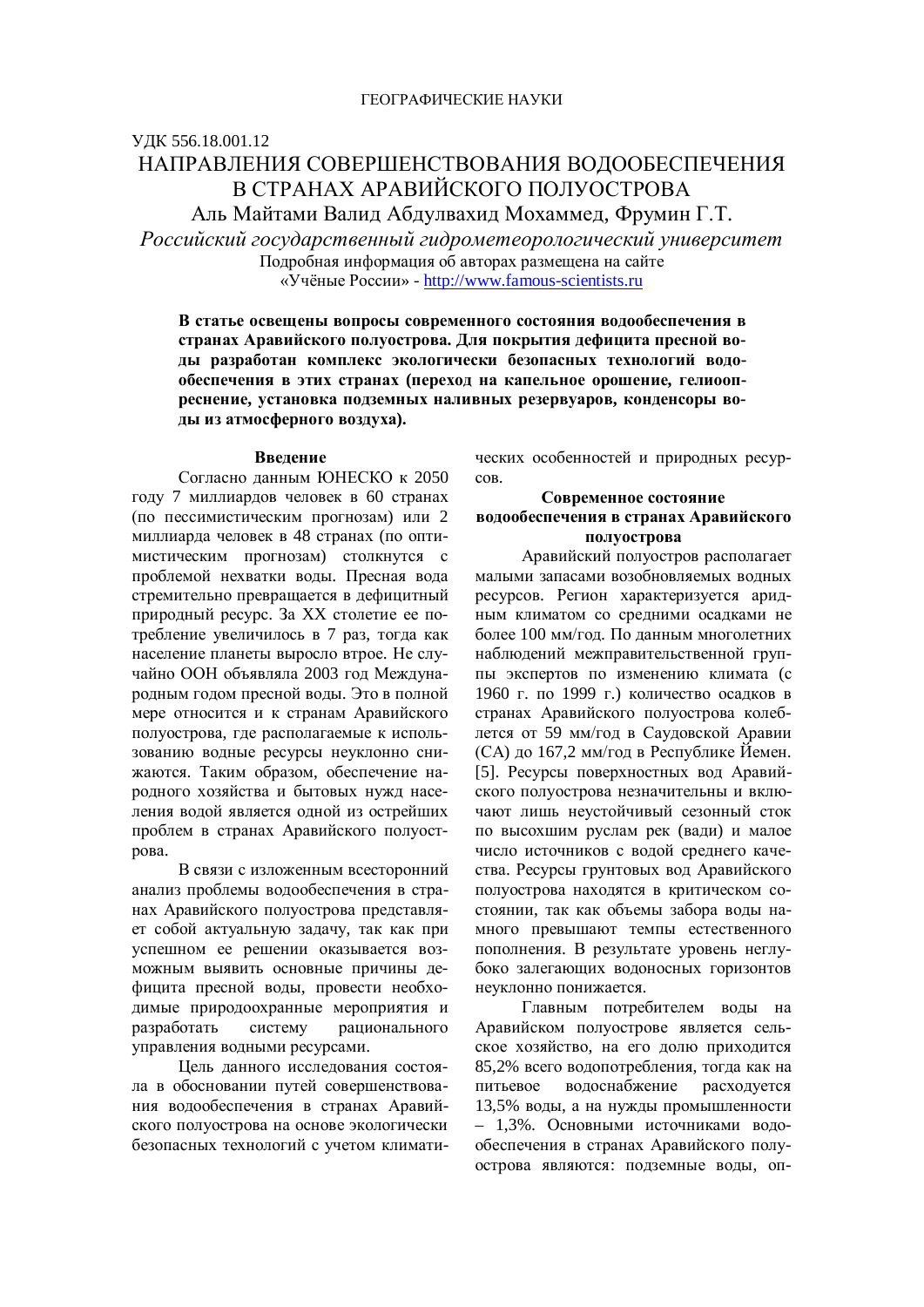ресненные морские воды и повторно используемые сточные воды. Для покрытия дефицита пресной воды в странах региона используется опреснение морских вод. В настоящее время функционирует 50 установок, ежегодно опресняющих около 1520 млн.м<sup>3</sup> воды (около 50% мирового объема опреснения), что относительно немного для региона в целом. Опреснительные установки ежеголно вырабатывают от 20 млн.м<sup>3</sup> в Йемене до 790 млн.м<sup>3</sup> опресненных вод в Саудовской Аравии [6]. Весьма незначителен объем повторно используемых сточных вод (исключение составляет Бахрейн). Так, согласно нашим оценкам, отношение объемов повторно используемых вод к ежегодному водопотреблению составляет в Бахрейне 72%, в Катаре 10,7%, в Объединенных Арабских Эмиратах 8,8%, в Кувейте 4,0%, в Омане 1,6%, в Йемене и в Саудовской Аравии 0.9%. Лля всех рассматриваемых стран характерен отрицательный водный баланс как в 1997г., так и, согласно прогнозу, в 2025 г. (табл. 1). Расчет водного баланса был проведен на основе следующих соотношений. Водный баланс = общие водные ресурсы  $(1997r.)$  – общее водопотребление. (Общее водопотребление)<sub>1997</sub> = поверхностные воды + использование подземных вод + опресненные морские воды + повторное использование сточных вод. (Общее водопотребление)<sub>2025г.</sub> = коммунально-бытовые  $BOJH + HPOMHHHOCTB + OPOHCHHC [4].$ 

Таблица 1. Водный баланс в странах Аравийского полуострова

| Страна  | Водный баланс, 1997, $10^6 \frac{\overline{M}^3}{M}$ |          | Водный баланс, 2025, $10^6 \text{ m}^3$ |          |
|---------|------------------------------------------------------|----------|-----------------------------------------|----------|
|         | Общее водопо-                                        | Водный   | Общее водопо-                           | Водный   |
|         | требление                                            | баланс   | требление                               | баланс   |
| Бахрейн | 332                                                  | $-136$   | 437                                     | $-242$   |
| Кувейт  | 673                                                  | $-168$   | 1160                                    | $-655$   |
| Оман    | 2747                                                 | $-268$   | 3214                                    | $-735$   |
| Катар   | 445                                                  | $-236$   | 601                                     | $-392$   |
| CA      | 21136                                                | $-14636$ | 41520                                   | $-35020$ |
| ОАЭ     | 2328                                                 | $-1490$  | 2745                                    | $-1907$  |
| Йемен   | 6491                                                 | $-1380$  | 9297                                    | $-4186$  |
| Итого   | 34152                                                | $-18314$ | 58974                                   | $-43136$ |

## Основные направления совершенствования водообеспечения в странах Аравийского полуострова

Для покрытия дефицита пресной воды в странах Аравийского полуострова целесообразно установить опреснители морской воды, использовать отходящие газы различных заводов для опреснения морской воды методом дистилляции, установить подземные наливные резервуары вдоль вади для сбора дождевых осадков, использовать конденсоры воды из атмосферного воздуха, перейти на современные методы орошения (капельное орошение) и производить доочистку сточных вод. При этом выбор метода получения пресной воды следует проводить, исходя из местных условий с учетом свойств исходной воды (морская или атмосферная вода), источников энергии и инфраструктуры с целью получения максимальной экономической эффективности.

Для оценки дополнительно необходимого объема воды в странах Аравийского полуострова в 2025 г. нами были проведены соответствующие расчеты, учитывающие требуемый объем вод в 2025г., объем ежегодно восполняемых подземных вод и объемы воды, производимые в настоящее время путем опреснения (табл. 2). При расчетах был сформулирован принцип, согласно которому ежегодно извлекаемый объем подземных вод должен быть равен их естественному восполнению.

Частичное покрытие дефицита пресной воды в странах Аравийского полуострова может быть реализовано на основе прогрессивных способов орошения (с точки зрения экономии воды наиболее эффективно капельное орошение). Коэффициент полезного использования волы определя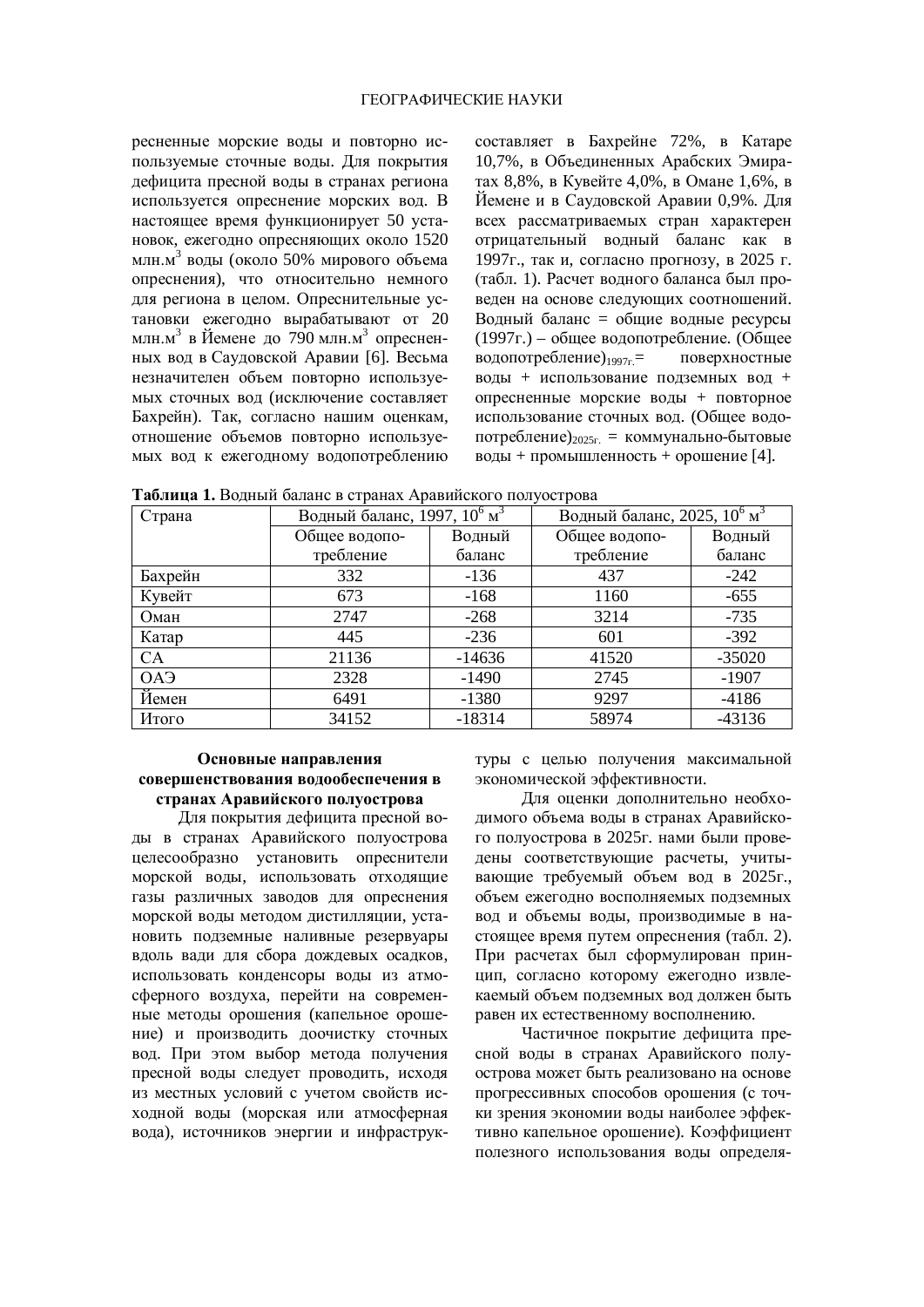ется как соотношение между количеством воды, усвоенным растением, и израсходованным на полив. Эта величина составляет около 95% при капельном орошении, тогла как для поверхностного орошения она равняется 45%, а для орошения дождеванием -  $75%$ .

Таблица 2. Дополнительно необходимый объем воды в странах Аравийского полуострова в 2025 г., n $\cdot 10^6$  м $^3$ 

| Страна                | Требуемый    | Объем ежегодно | Объем опрес- | Дополнительно |
|-----------------------|--------------|----------------|--------------|---------------|
|                       | объем воды в | восполняемых   | няемых вод   | необходимый   |
|                       | $2025$ r.    | подземных вод  |              | объем воды    |
| Бахрейн               | 437          | 100            | 80           | 257 (58,8%)   |
| Кувейт                | 1160         | 160            | 390          | 610 (52,6%)   |
| Оман                  | 3214         | 550            | 50           | 2614 (81,3%)  |
| Катар                 | 601          | 85             | 130          | 386 (64,2%)   |
| <b>CA</b>             | 41520        | 3850           | 790          | 36880 (88,8%) |
| <b>OA<sub>3</sub></b> | 2745         | 130            | 550          | 2065 (75,2%)  |
| Йемен                 | 9297         | 1000           | 20           | 8277 (89%)    |
| Итого                 | 58974        | 5875           | 2000         | 51089 (86,6%) |

Примечание: первичные данные для расчетов заимствованы из [4].

Частично покрытие дефицита пресной воды в странах Аравийского полуострова может быть достигнуто за счет повторного использования промышленных сточных вод после их доочистки. Один из перспективных вариантов покрытия дефицита пресной волы в странах Аравийского полуострова связан с получением воды из атмосферного воздуха.

Количество воды, проносящейся над каждым квадратом в 10 км<sup>2</sup> Аравийской пустыни или Сахары, равно по объему озеру площадью 1 км<sup>2</sup> и глубиной 50 м [1]. Более того, в 1 км<sup>3</sup> приземного слоя атмосферы в жарких, засушливых и пустынных областях Земли содержится до 20000 тонн водяных паров.

В некоторых случаях пресную воды получают путем сбора сконденсированных капель, образующихся в результате естественного радиационного охлаждения земной поверхности. Для улавливания капель на пути движения воздуха устанавливают специальные синтетические сети, в которые капли ударяются и осаждаются на них. Эксперименты по получению воды этим методом проводились в 47 местах 22 двух стран 5 континентов мира Количество получаемой воды варьировалось в зависимости от времени года и места от 3 до 50 л/сутки/км<sup>2</sup>. Использование естественных процессов позволяет получать большое количество пресной воды, практически не влияя на состояние окружающей природной среды. В прибрежных районах значительную роль в процессе функционирования конденсаторов играет бризовая циркуляция. Количество воды, которое может быть получено из атмосферного воздуха зависит от: - температуры и влажности окружающего воздуха; температуры конденсирующей поверхности; объема воздуха, проходящего через систему конденсации влаги. Изложенный подход к получению пресной воды из атмосферного воздуха вполне пригоден для практической реализации в странах Аравийского полуострова. Очевидно, что размещение устройств для извлечения воды из воздуха целесообразно на тех территориях, которые характеризуются высокой относительной влажностью воздуха и расположенных невысоко над уровнем моря, в основном в приморских городах.

Как отмечено выше, объем дождевых осадков в странах Аравийского полуострова весьма мал (до 100 мм в год). Однако в горной местности в Объединенных Арабских Эмиратах количество осадков достигает 300-400 мм, в Саудовской Аравии – до 400 мм, в Омане – до 500 мм, а  $\check{H}$ емене – до 1000 мм в год. Большая часть выпадающих осадков тратится на испарение, некоторое количество пополняет за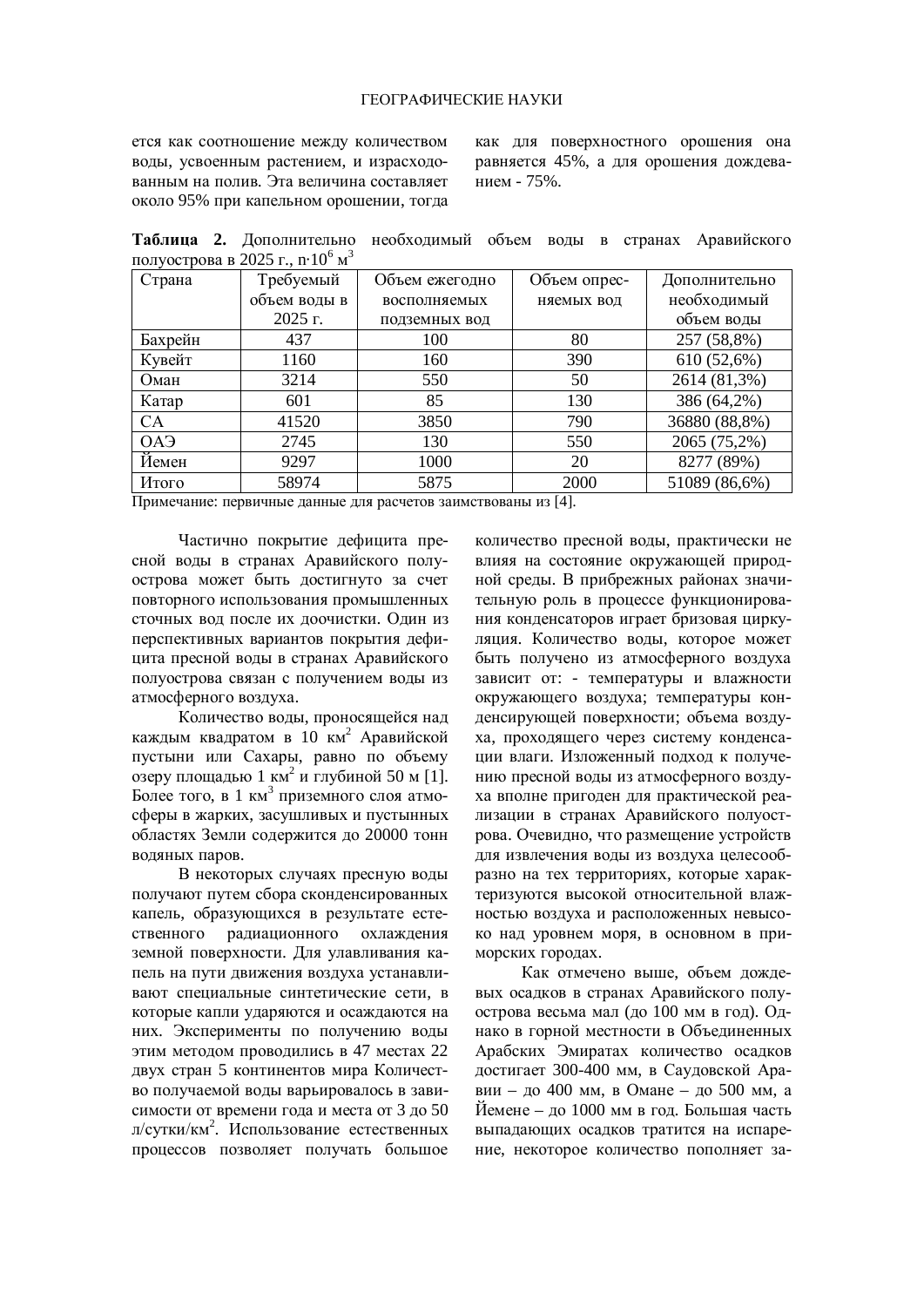пасы подземных вод, часть стекает в Красное море, Аденский залив и Аравийское море. Количество стекающих осалков можно существенно уменьшить путем установки резервуаров под поверхностью земли (подземные наливные резервуары). Предварительный анализ показал, что в вышеуказанных странах примерно 2% от общего количества осадков может быть собрано подземными наливными резервуарами. По предварительным оценкам реализация этого проекта позволит собирать 2655 м<sup>3</sup> пресной воды в Саудовской  $\rm A$ равии, 1766 м $\rm$ <sup>3</sup> в Йемене и 130 м $\rm$ <sup>3</sup> в Объединенных Арабских Эмиратах.

Один из наиболее эффективных и перспективных путей обеспечения пресной водой стран Аравийского полуострова связан с опреснением соленых морских вод [2-3]. В настоящее время известно примерно 30 способов опреснения морской волы. Все способы превращения соленой воды в пресную требуют больших затрат энергии. В общем, на долю электроэнергии приходится примерно половина всех издержек на опреснение, их другая половина идет на ремонт и амортизацию оборудования. Таким образом, стоимость опреснения воды зависит в основном от стоимости электроэнергии. При выборе метода опреснения следует учитывать, что электродиализ и обратный осмос (гиперфильтрация) экономичны при содержании солей от 2,5 г.л<sup>-1</sup> до 10 г.л<sup>-1</sup>, а ионный обмен – при солесодержании менее 2,5 г.л<sup>-1</sup>.

Высокие значения инсоляции на территории стран Аравийского полуострова (от 3000 до 4000 часов в год) приводят к выводу о целесообразности покрытия дефицита воды с помощью гелиоопреснения. Сушность этого метода заключается в том. что под воздействием солнечной радиации в бассейне, заполненном соленой водой, происходит ее испарение, а дистиллят, образующийся при конденсации пара на наклонных, охлаждаемых воздухом поверхностях крыши из стекла или пластмассы, собирается в желобах, расположенных в

нижней ее части; оставшийся рассол удаляется в дренаж. Солнечная дистилляция выгодно отличается от других методов опреснения, так как требует сравнительно меньших эксплуатационных расходов. Размеры солнечных опреснителей характеризуются главным образом их производительностью, которая может быть с некоторыми допущениями вычислена по приближенной формуле [3]:

## $Q = 1,65.10^{4} \cdot E$

В формуле размерность *E* выражена в кДж/м<sup>2</sup>·сут.

Производительность солнечных опреснителей типа «горячий ящик» определяется в основном интенсивностью солнечной радиации и степенью герметизации установки и составляет 3-5 л/м<sup>2</sup>·сут.

#### СПИСОК ЛИТЕРАТУРЫ:

1. Алексеев В.В., Чекарев К.В. Получение пресной воды из влажного воздуха // Аридные экосистемы. 1996. Т.2. №2-3. ɋ. 11-122.

2. Брдлик П.М. Испытание и расчет солнечных опреснительных установок. В c<sub>6</sub>. 1, M., 1957. C. 136-150.

3. Павлов Ю. В. Опреснение воды. М.: Просвещение. 1972. 160 с.

4. Kamel Mostafa Amer and Waleed K. Al-Zubari. The Need for Desalination and Water Reuse as Non-conventional Water Resources in the Arabian Peninsula. In book: Policy Perspectives for Ecosystem and Water Management in the Arabian Peninsula. United Nations University. 2006. PP. 105-119.

5. Michael C. Brook, Huda Al Hougani, Abdullatif Al Mugrin The Current Status and Future Requirements of Water Resources Management in the Arabian Peninsula. In book: Policy Perspectives for Ecosystems and Water Management in the Arabian Peninsula. United Nations University. 2006. PP. 17-33.

6. Salih, F. Contribution of UNESCO-IHP to Water Resources Management in the Gulf Countries. In: Proceedings of Integrated Management of Water Resources in the Third Millenium, Dubai 2002.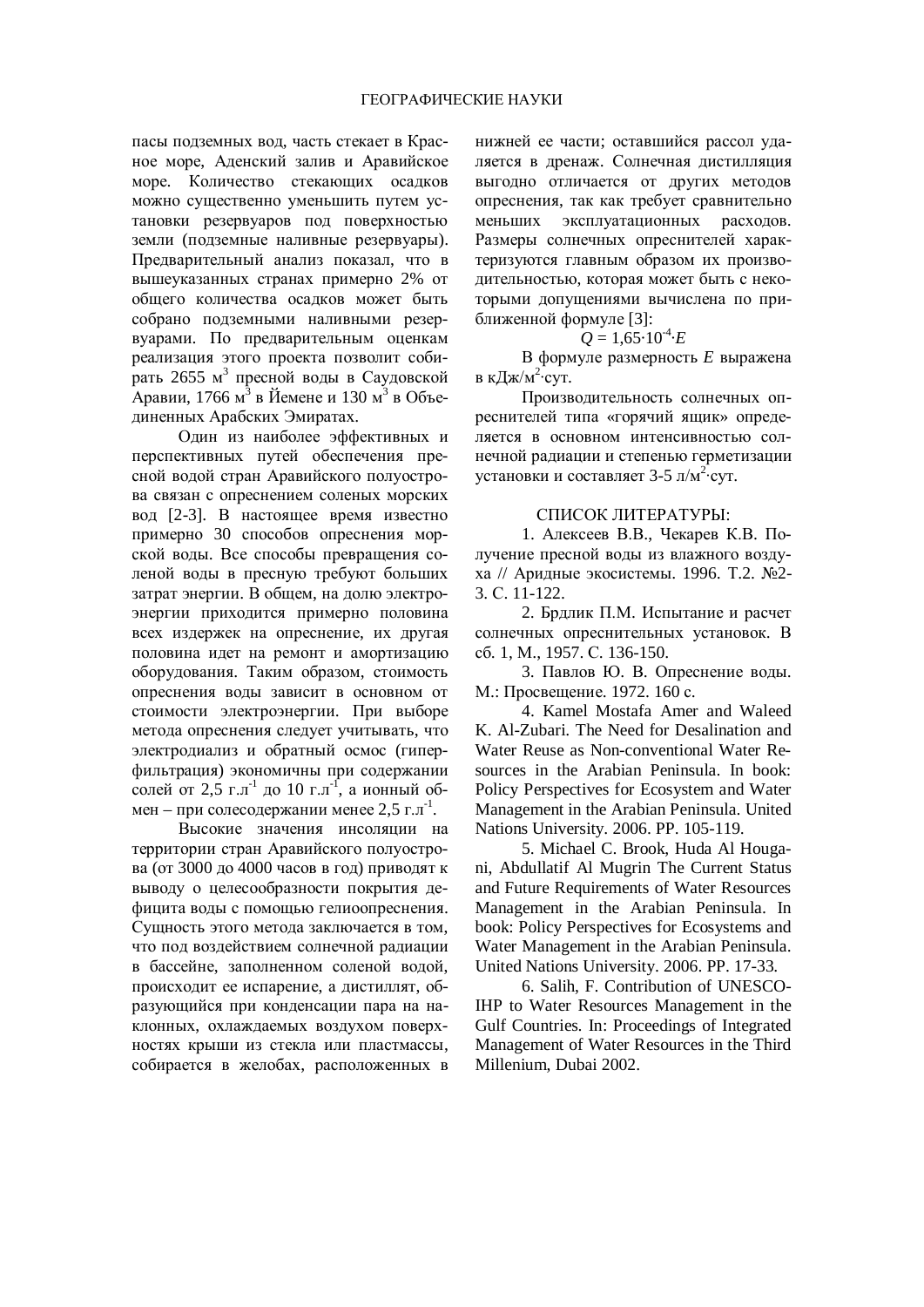### ГЕОГРАФИЧЕСКИЕ НАУКИ

### **DIRECTIONS OF PERFECTION OF WATER SUPPLY IN THE COUNTRIES OF THE ARABIAN PENINSULA**

Al Maitami Valid Abdulvahid Mohammed, Frumin G.T. *Russian state hydrometeorological university* 

In the article questions of a modern condition of water supply in the countries of Arabian Peninsula are covered. For a covering of deficiency of fresh water the complex of ecologically safe technologies of water supply in these countries (transition to a drop irrigation, solar desalination, installation of underground bulk tanks, condensers of water from atmospheric air) is developed.